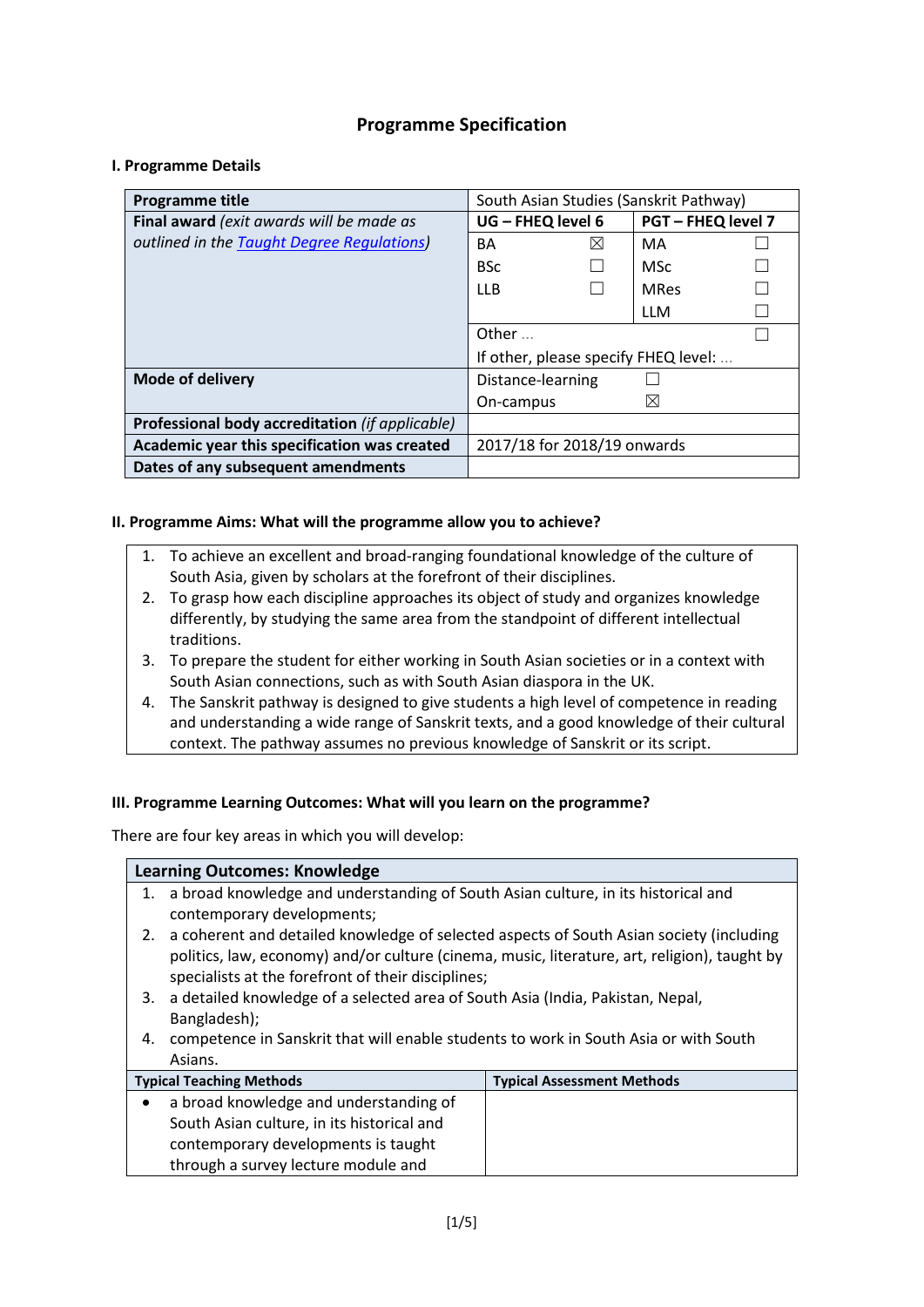tutorials, assessed through coursework essays and unseen exam;

- coherent and detailed knowledge of selected aspects of South Asian society (including politics, law, economy) and/or culture (cinema, music, literature, art, religion) will be developed through lecture modules delivered by specialists at the forefront of their disciplines; large lecture modules will also involve tutorials for small groups. Assessment will be through a combination of classroom presentations, coursework essays, written exams and the writing of an extended essay or Independent Study Project on a topic of the student's choice, which will involve the selection and analysis of primary texts and the critical discussion and assessment of secondary materials.
- detailed knowledge of a selected area of South Asia (India, Pakistan, Nepal, Bangladesh) will be developed through disciplinary modules related to that area, the ISP, and language learning (optional after year 1).
- If students decide to pursue language study, competence in speaking, reading and writing a South Asian language will be achieved through a progression of language modules taught in small groups that will develop and test all four skills (listening, speaking, reading, writing); assessment will consist of classroom tests, written coursework, oral presentations and written and oral exams. Intermediate and advanced language modules and text modules will use a wide range of "real world" cultural texts.

### **Learning Outcomes: Intellectual (thinking) skills**

- 1. the ability to devise and sustain arguments, and/or to solve problems, using ideas and techniques at the forefront of knowledge related to South Asia.
- 2. the ability to describe and comment upon particular aspects of current research in the various disciplines relating to South Asia;
- 3. an appreciation of the uncertainty, ambiguity and limits of knowledge related to South Asia, and in particular of conflicting ideas and debates relating to history, language, culture, and politics.
- 4. the ability to manage one's own learning, and to make use of scholarly reviews and primary sources such as research articles and/or original materials related to South Asia.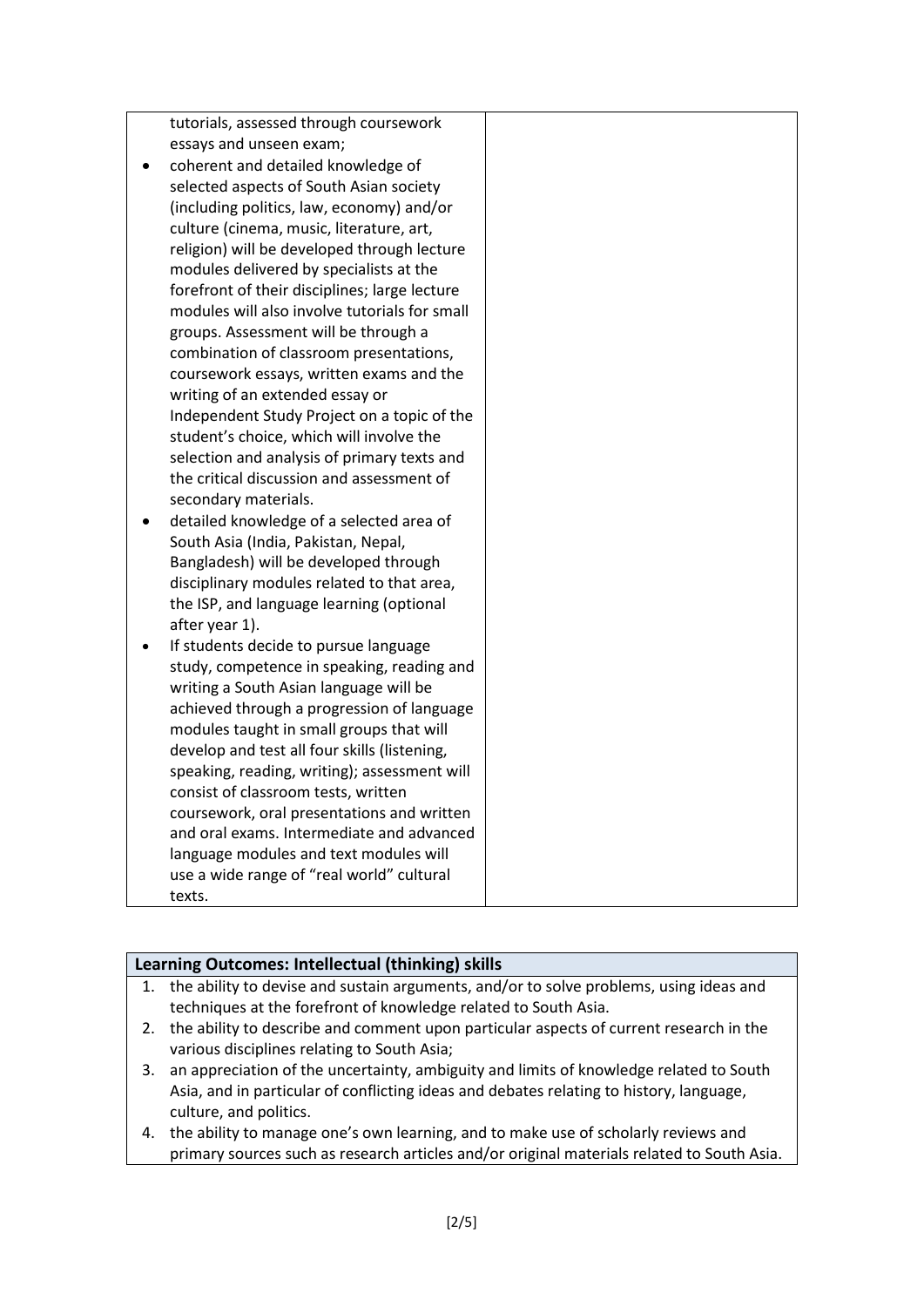| <b>Typical Teaching Methods</b>                 | <b>Typical Assessment Methods</b> |
|-------------------------------------------------|-----------------------------------|
| the ability to devise and sustain arguments,    |                                   |
| and/or to solve problems, using ideas and       |                                   |
| techniques at the forefront of knowledge        |                                   |
| related to South Asia, will be developed        |                                   |
| through lectures, tutorials, oral               |                                   |
| presentations, classroom discussions, and       |                                   |
| essay-writing;                                  |                                   |
| the ability to describe and comment upon        |                                   |
| particular aspects of current research in the   |                                   |
| various disciplines relating to South Asia will |                                   |
| be developed through readings for lectures,     |                                   |
| tutorials, and oral presentations, and          |                                   |
| through classroom discussions and essay-        |                                   |
| writing;                                        |                                   |
| the appreciation of the uncertainty,            |                                   |
| ambiguity and limits of knowledge related       |                                   |
| to South Asia will be developed through the     |                                   |
| discussion of the conflicting ideas and         |                                   |
| debates relating to history, language,          |                                   |
| culture, and politics in lectures, tutorials,   |                                   |
| classroom discussions and questions set for     |                                   |
| coursework and exam essays.                     |                                   |
| the ability to manage one's own learning,       |                                   |
| and to make use of scholarly reviews and        |                                   |
| primary sources such as research articles       |                                   |
| and/or original materials related to South      |                                   |
| Asia will be developed by encouraging           |                                   |
| students to choose their own topics for         |                                   |
| coursework essays in years 2 and 4 and for      |                                   |
| the Independent Study Project.                  |                                   |

## **Learning Outcomes: Subject-based practical skills**

- 1. Analyse cultural data and make judgements on the basis of conflicting evidence.
- 2. Assess the validity of different approaches to the same data or ideas.
- 3. Research cultural phenomena through both primary and secondary sources, making appropriate use of library and online resources.
- 4. If students choose to purse language study, the ability to comprehend, and communicate in, a South Asian language — through both speech and writing.

| <b>Typical Teaching Methods</b>                                                              | <b>Typical Assessment Methods</b> |
|----------------------------------------------------------------------------------------------|-----------------------------------|
| The ability to analyse cultural data and<br>make judgements on the basis of conflicting      |                                   |
| evidence will be fostered through module<br>readings from year 1 onwards;                    |                                   |
| The ability to assess the validity of different<br>approaches to the same data or ideas will |                                   |
| be fostered through essay questions and<br>classroom discussions;                            |                                   |
| The ability to research cultural phenomena<br>through both primary and secondary             |                                   |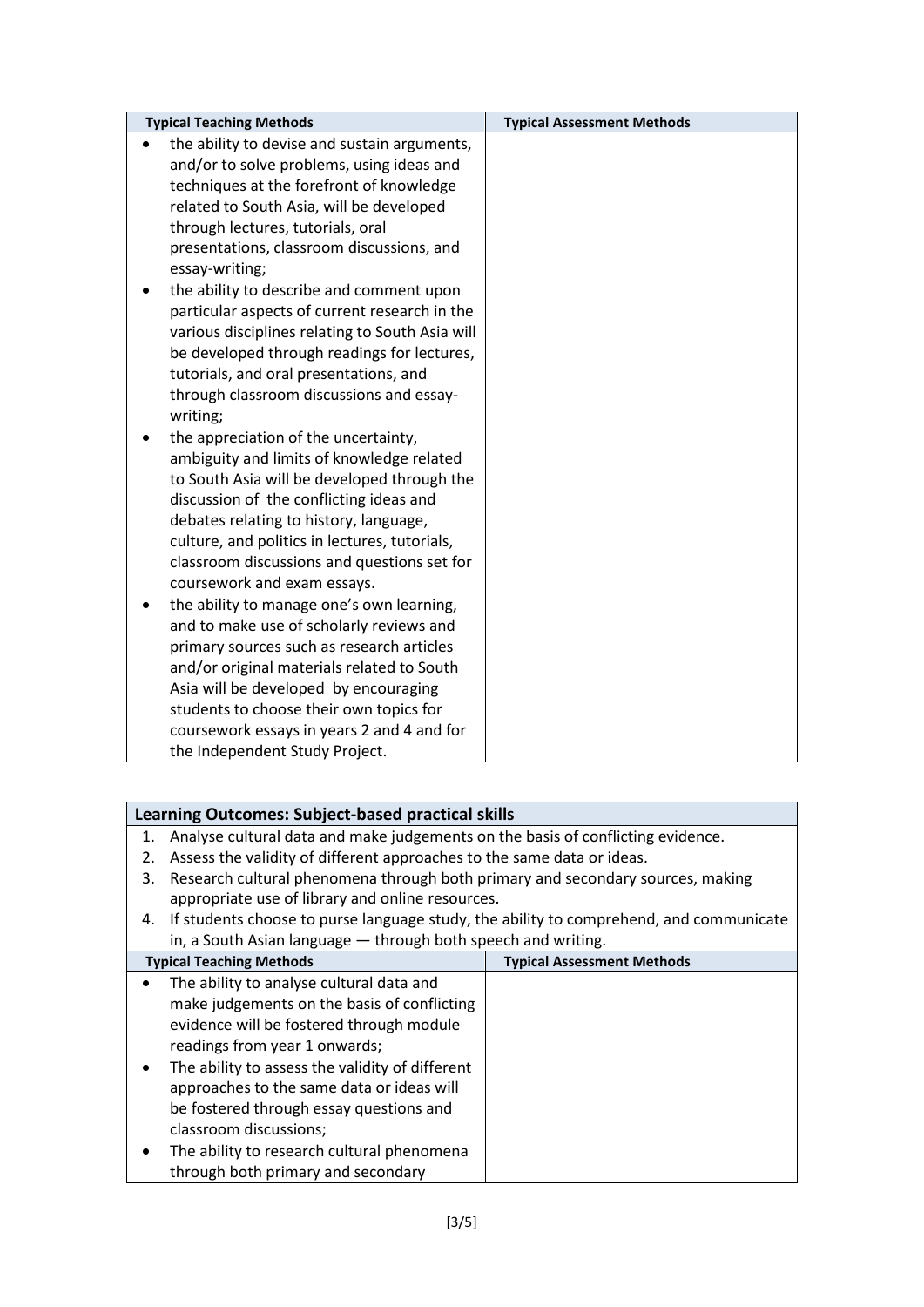| sources, making appropriate use of library<br>and online resources, will be fostered in<br>particular in the written essays, oral |  |
|-----------------------------------------------------------------------------------------------------------------------------------|--|
| presentations and Independent Study                                                                                               |  |
| Project.                                                                                                                          |  |
| If students decide to pursue language study,<br>$\bullet$                                                                         |  |
| the ability to comprehend, and                                                                                                    |  |
| communicate in, a South Asian language                                                                                            |  |
| through both speech and writing will be                                                                                           |  |
| fostered in the language modules.                                                                                                 |  |

| <b>Learning Outcomes: Transferrable skills</b> |                                                                                       |  |  |  |
|------------------------------------------------|---------------------------------------------------------------------------------------|--|--|--|
|                                                | The programme will encourage students to:                                             |  |  |  |
| 1.                                             | Write and speak with clarity and concision.                                           |  |  |  |
| 2.                                             | Use a variety of sources as research materials.                                       |  |  |  |
| 3.                                             | Work to deadlines.                                                                    |  |  |  |
| 4.                                             | Develop self-reflexiveness.                                                           |  |  |  |
| 5.                                             | Develop an understanding of the relativity of cultures and "cultural" (or encultured) |  |  |  |
|                                                | attitudes.                                                                            |  |  |  |
| 6.                                             | Assess the validity of arguments and make judgements on complex situations.           |  |  |  |
|                                                | <b>Typical Teaching Methods</b><br><b>Typical Assessment Methods</b>                  |  |  |  |
|                                                | The programme will encourage students to:                                             |  |  |  |
|                                                | Write and speak with clarity and concision                                            |  |  |  |
|                                                | by giving setting clear guidelines and giving                                         |  |  |  |
|                                                | detailed feedback to essays and                                                       |  |  |  |
|                                                | presentations from year 1 onward;                                                     |  |  |  |
|                                                | Use a variety of sources as research                                                  |  |  |  |
|                                                | materials in their essays, oral presentations                                         |  |  |  |
|                                                | and Independent Study Project. This is                                                |  |  |  |
|                                                | particular exhilarating for students in their                                         |  |  |  |
|                                                | final year, who find they can write on quite                                          |  |  |  |
|                                                | original topics using materials that no one                                           |  |  |  |
|                                                | has used before;                                                                      |  |  |  |
|                                                | Work to deadlines, with clear deadlines for                                           |  |  |  |
|                                                | essays and penalty for late submission.                                               |  |  |  |
|                                                | Develop self-reflexiveness through                                                    |  |  |  |
|                                                | classroom discussion, feedback on essays                                              |  |  |  |
|                                                | and presentations, and module assessment.                                             |  |  |  |
|                                                | Develop an understanding of the relativity                                            |  |  |  |
|                                                | of cultures and "cultural" (or encultured)                                            |  |  |  |
|                                                | attitudes, particularly through classroom                                             |  |  |  |
|                                                | discussion.                                                                           |  |  |  |
|                                                | Assess the validity of arguments and make                                             |  |  |  |
|                                                | judgements on complex situations, in                                                  |  |  |  |
|                                                | particular in essays and presentations.                                               |  |  |  |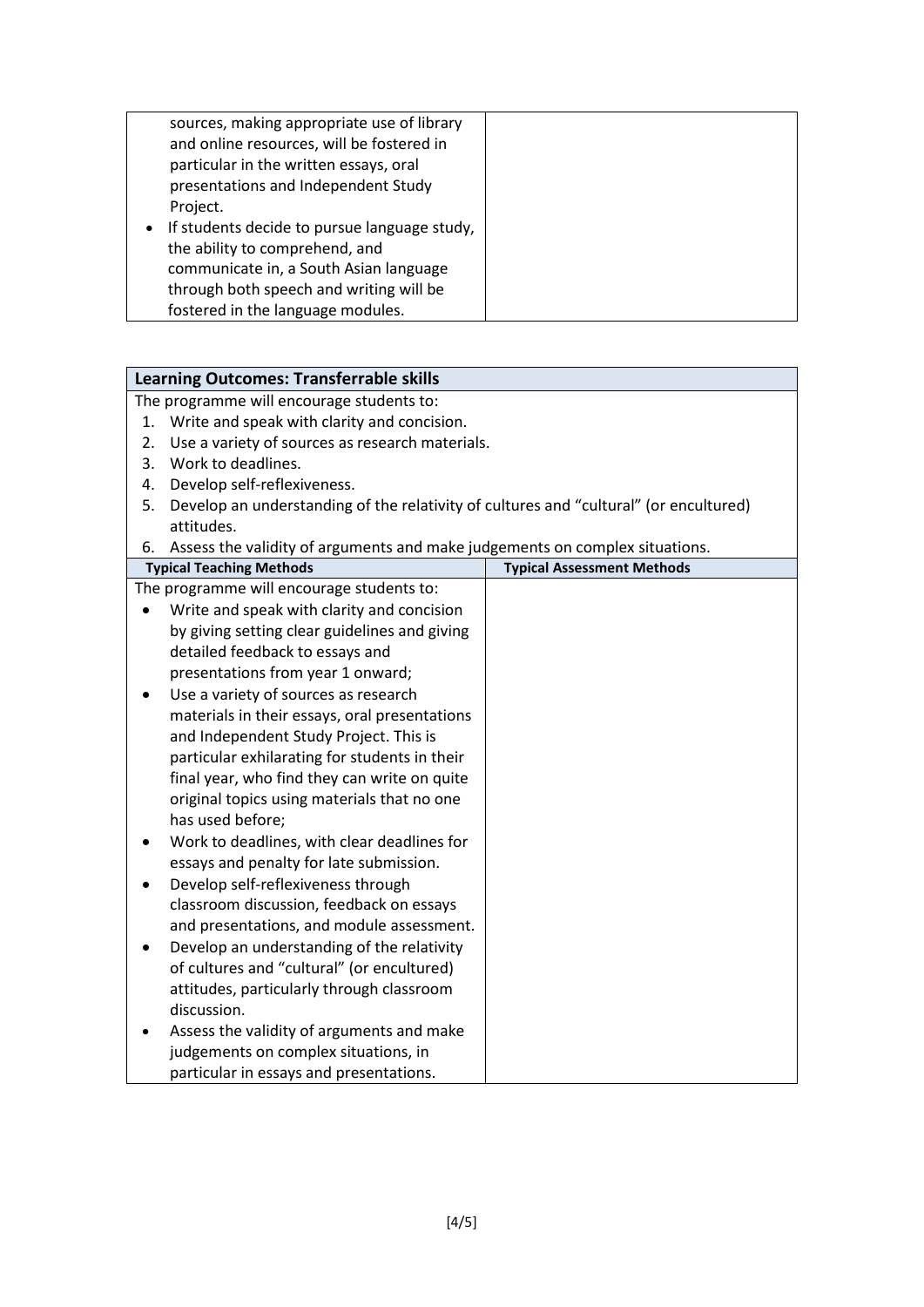#### **General statement on contact hours – undergraduate programmes**

All full-time undergraduate programmes consist of 120 credits per year, in modules of 30 or 15 credits. They are taught over 10 or 20 weeks. The programme structure shows which modules are compulsory and which optional.

As a rough guide, 1 credit equals approximately 10 hours of work. Most of this will be independent study (see [https://www.soas.ac.uk/admissions/ug/teaching/\)](https://www.soas.ac.uk/admissions/ug/teaching/). Also included are class time, which may include lectures, seminars and other classes. Some subjects may have more class time than others – a typical example of this are language acquisition modules. In the School of Languages, Cultures and Linguistics, undergraduate modules take various forms. Modules may be taught through 1 or 2 hours of lectures a week, and some may have an additional 1-2 hours of weekly seminars. Languages classes may be 4-5 hours per week in the first and second year, typically less at higher levels.